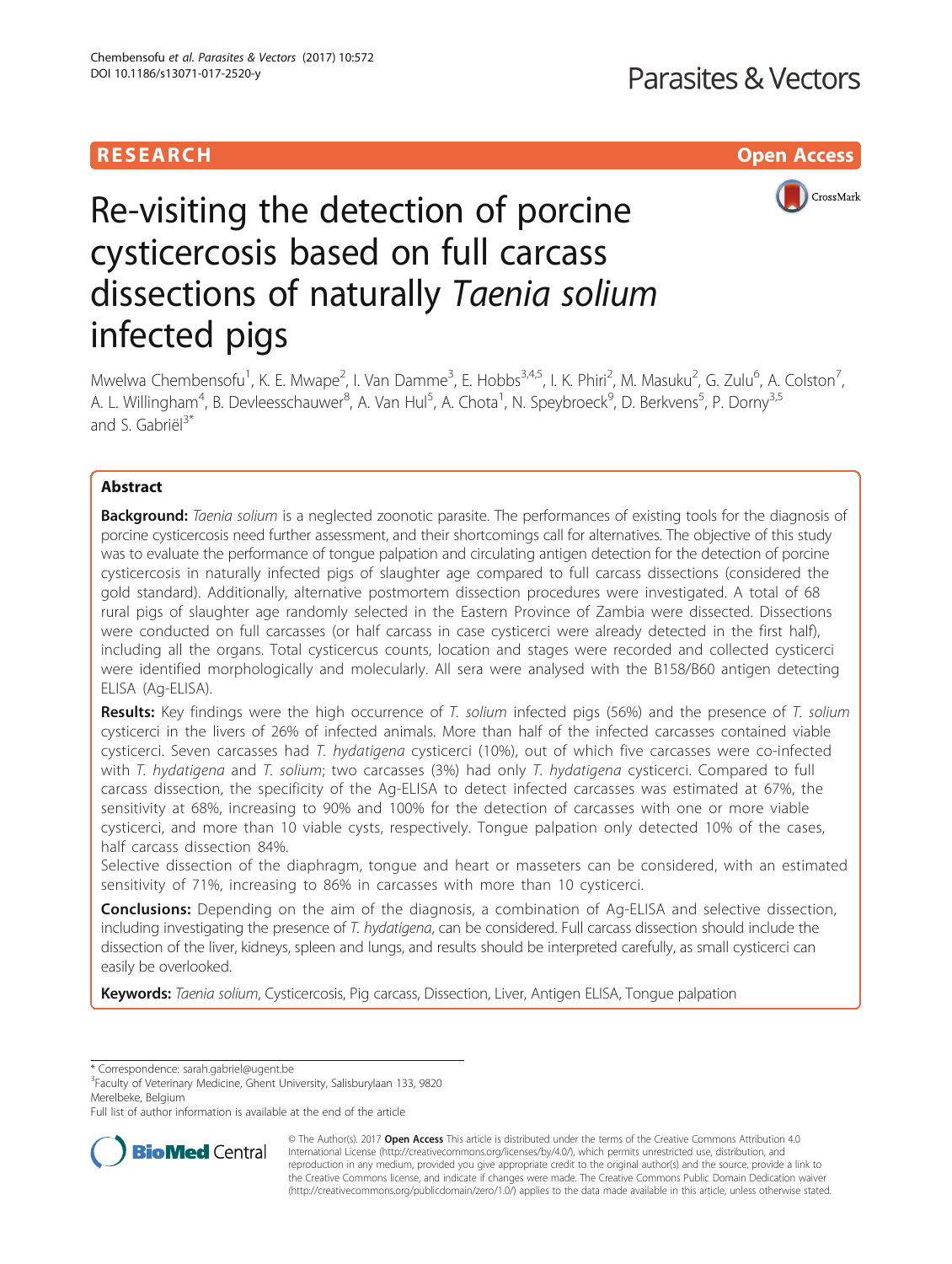## Background

Taenia solium, also known as the pork tapeworm, is a zoonotic parasite which is endemic in developing countries of Africa, Asia and Latin America where pigs are raised as a food source and are kept under free range conditions [\[1\]](#page-8-0). The tapeworm causes two disease conditions in humans, taeniosis (intestinal tapeworm infection) and cysticercosis (metacestode larval stage infection). Infection of the central nervous system with cysticerci leads to a condition known as neurocysticercosis (NCC), which is the most prevalent helminthic infection of the nervous system and a leading cause of acquired epilepsy worldwide [\[2](#page-8-0)]. Porcine cysticercosis is acquired when pigs get access to human faeces containing T. solium ova. Cysticerci are primarily located in muscle tissues and the brain [[1](#page-8-0)]. This condition may lead to carcass condemnations and hence extensive economic losses which can be significant (50–60% of the carcass value) in some countries [\[3](#page-8-0), [4](#page-8-0)].

Zambia is endemic for T. solium infection with prevalences of, porcine cysticercosis ranging from 14% (Ag-ELISA) to 64% (Bayesian estimation) [\[5, 6\]](#page-8-0); human cysticercosis between 5.8–15% (Ag-ELISA); and human taeniosis between 6.3–12% (Copro-Ag ELISA) [[7](#page-8-0), [8\]](#page-8-0). Recent results indicated over 50% of cases of acquired epilepsy (late onset) are due to NCC [[9\]](#page-8-0). There is therefore an urgent need to control and possibly eliminate the parasite in Zambia.

A number of control strategies, such as human and/or pig treatment, pig vaccination, health education (reviewed by [\[10](#page-8-0)]) have been evaluated by observing the changes in prevalence of porcine cysticercosis through diagnostic procedures like tongue palpations, routine meat inspection, serological techniques and carcass dissections. Performances of these tests have been estimated (using a Bayesian approach, confirmed using dissection results of 65 pigs) at 21% sensitivity (Se) and 100% specificity (Sp) for tongue palpation and 22% Se and 100% Sp for meat in-spection [\[6, 11](#page-8-0)]. Serological techniques, detecting circulating antigens and specific antibodies are frequently used, although test performances are a matter of debate and need further assessment. The monoclonal antibody-based circulating antigen detecting ELISAs have been reported to have a Se of 65–93% and a Sp of 70–100% in detecting porcine cysticercosis in naturally infected pigs [[6](#page-8-0), [12](#page-8-0)]; for the detection of specific antibodies the best performances are obtained with the enzyme-linked immunoelectrotransfer blot (EITB), with a sensitivity of 78–100% and a specificity of 43–100% [\[13](#page-8-0), [14](#page-8-0)]. Carcass dissection (in 5 mm slices) is generally considered the gold standard diagnostic method in assessing infection status. It can describe the infection intensity, and stage, size and distribution of cysticerci in different organs [[6, 11\]](#page-8-0). The major disadvantages of full carcass dissection are, the costs involved in purchasing of pigs, the labor, the time needed, and the need for trained personnel to conduct the dissections. To reduce labor and time, many researchers aim for half carcass dissections, though the performance of this method as a diagnostic tool needs to be assessed thoroughly. An additional disadvantage of carcass dissection is that the animals are removed from the study population, which can impact on the results in follow up studies of control interventions. As such, relatively few dissections have been done on naturally infected pigs in sub-Saharan Africa [[6](#page-8-0), [15](#page-8-0), [16](#page-8-0)].

Clearly there is a need to assess the performances of currently available diagnostic tools for porcine cysticercosis, using full carcass dissection as a reference method, and to define valid alternatives to full carcass dissections.

The objective of this study was to evaluate the performance of tongue palpation and circulating antigen detection for the detection of porcine cysticercosis in naturally infected pigs of slaughter age via comparison with full carcass dissections. Additionally, alternative postmortem dissection procedures, such as half carcass dissection and specific organ/muscle group dissections, were investigated for their effectiveness to detect infected animals.

# **Methods**

#### Study site

The CYSTISTOP Project is currently implementing measures for elimination/control of Taenia solium cysticercosis in Nyembe and Mtandaza rural communities of Katete and Sinda Districts, in the Eastern Province of Zambia. A baseline study was conducted between October and November 2015 in the study areas to establish the baseline prevalence of porcine cysticercosis through full carcass dissection (half carcass dissection if cysticerci were already identified in the first half of the carcass). The two districts were selected following the high prevalence of porcine and human cysticercosis/taeniosis reported by previous studies [\[5](#page-8-0), [8, 9](#page-8-0), [11\]](#page-8-0). Other factors considered were the accessibility of the areas and willingness to participate of the village representatives (village headmen) and health/veterinary officers.

#### Sample size and pig selection

The sample size of pigs selected for postmortem examinations was calculated for the intervention study (CYSTISTOP, see above), and was based on 80% power to detect an effect of intervention using a one-sided likelihood ratio test at the 5% significance level with an assumption for prevalence of 20% before interventions. Calculations of the sample size were done using SAS 9.3, with the TWOSAMPLEFREQ command in the PROC POWER procedure (sample size = 67).

A list of pig households (HH) in the study area was drawn in excel, from which a random list of HH was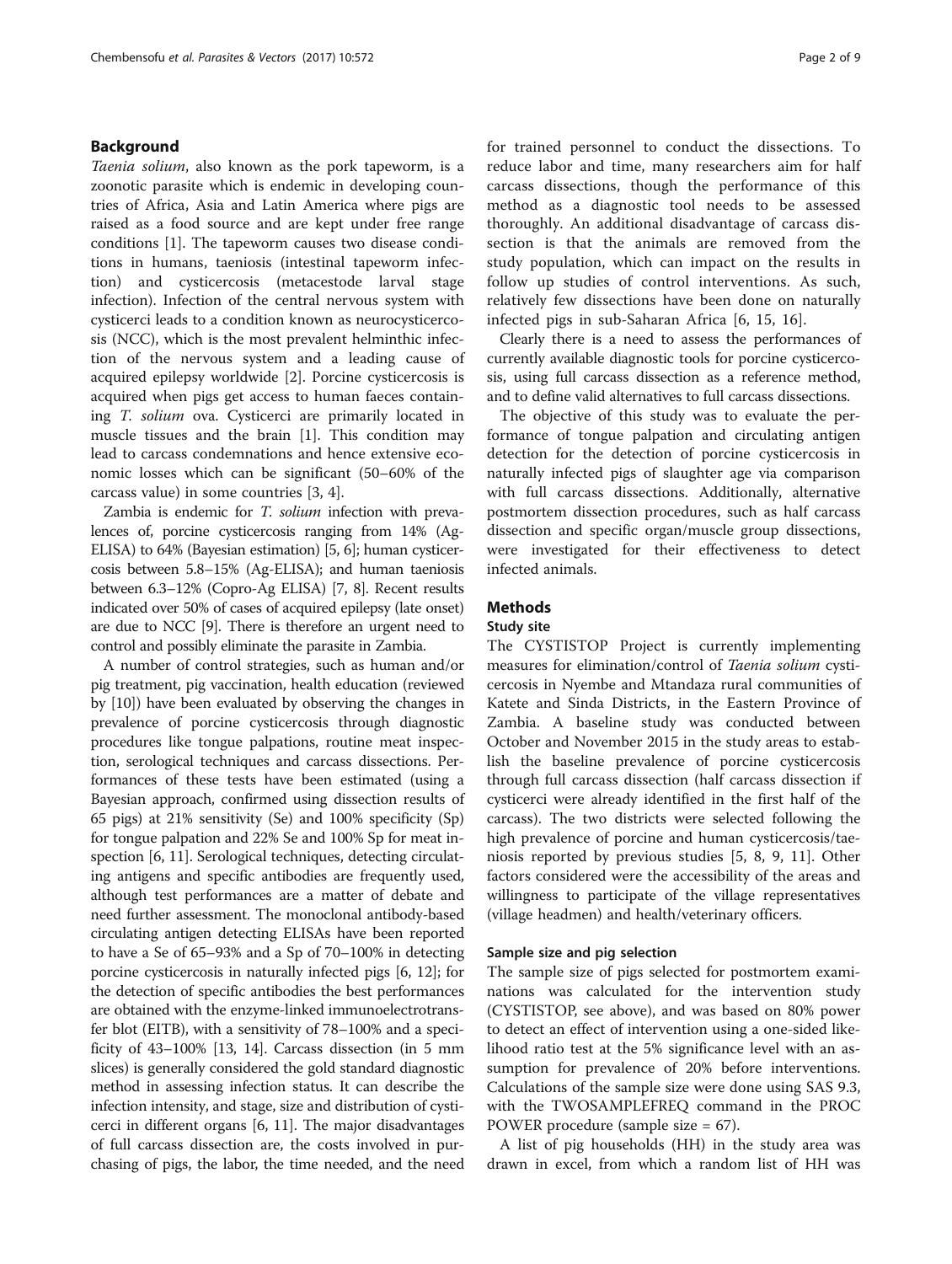generated (random function in excel) and pigs were purchased (one pig per HH). All pigs of slaughter weight and age from the selected HH, and to which the owner agreed to sell, were given arbitrary numbers. Random sampling was done by casting a dice and the number at which the dice settled was noted, the pig with that corresponding number was selected and purchased.

### Tongue palpation and euthanasia

Tongue examination/palpation was performed before slaughter by placing each pig in left lateral recumbence, where it was firmly restrained by three people. The mouth was opened by a wooden rod and the tongue pulled gently with a mutton cloth [\[6](#page-8-0), [11](#page-8-0)]. Pigs were considered positive for cysticercosis if cyst-like nodules were either seen or felt [[14\]](#page-8-0) on any part of the tongue. Animals were slaughtered by a captive bolt gun, and thereafter exsanguinated.

#### Blood collection, sera separation and storage

Immediately after exsanguination, blood was collected from either the jugular or the cranial vena cava veins in 50 ml falcon tubes. To maximize the amount of serum collected, the blood was placed in the refrigerator at 4 °C overnight. The following day, the blood was centrifuged at 3000× rpm for 15 min. Sera were separated and aliquoted in duplicate cryovials and stored at -20 °C until use.

### Carcass dissection and cysticercus counting

Carcasses and heads were skinned and the muscles separated from the bones. Muscle tissues/organs were excised from one carcass half of each pig, together with the complete head (eyes and brain) heart, tongue, neck, diaphragm, psoas muscles, spleen, kidneys, lungs and liver. Slices of maximum 0.5 cm thickness were made and cysticerci were enumerated. If cysticerci were identified in the half carcass, the cysticercus counts for the muscles of the half carcass were doubled and added to the counts of the complete head, heart, tongue, neck, diaphragm, psoas muscles, spleen, kidneys, lungs, liver, eyes and brain to obtain total carcass counts. If no cysticerci were found in the first half of the carcass, then the other half of the carcass was dissected (= full carcass dissection). When the number of cysticerci was too high to accurately count, 100 cysticerci per muscle/organ part was assumed.

Cysticerci were classified as viable if they had a translucent fluid with a visible whitish protoscolex; degenerated if they had a collapsed and viscous damaged cysticercus wall and absence of the cystic fluid; or calcified if they were non-cystic and with yellowish caseous masses [\[11](#page-8-0), [16\]](#page-8-0). These were observed macroscopically and recorded on pig dissection spread sheets. Taenia hydatigena cysts were also looked for in the peritoneal cavity, on intestinal surfaces and in the visceral organs (livers, lungs, heart, kidney, diaphragm and omentum).

## Cysticercus viability test

A few cysticerci (1–4, depending on availability) were collected from all positive carcasses, washed in phosphate buffered saline (PBS) and put onto Petri dishes containing a 1:1 mixture of pig bile and normal saline, as described by [[14\]](#page-8-0). They were incubated at room temperature for 2 h to allow for complete evagination of cysticercus scolices.

## Laboratory analysis of serum samples

The B158/B60 sandwich enzyme-linked immunosorbent assay (Ag-ELISA) was performed on sera to detect circulating antigens as described by Dorny et al. [[6](#page-8-0)]. The status of the test samples was determined by comparing their optical densities to those of 8 negative control sera (from Zambian pigs) at a probability  $(P) < 0.001$  [[17\]](#page-8-0).

# PCR-restriction fragment length polymorphism (PCR-RFLP) analysis

A number of cysticerci (at least 1) detected in the muscles were collected from all dissection-positive carcasses for confirmation by PCR-restriction fragment length polymorphism (PCR-RFLP) as described by Dermauw et al. [\[18\]](#page-8-0). Cysticerci detected in organs (e.g. liver, spleen and lungs) were also collected separately for each organ for molecular confirmation by PCR-RFLP.

#### Data management and analysis

Data were entered into EpiData twice and statistical analyses were performed in STATA/IC 14.1 (StataCorp LP, College Station, TX, USA). Pigs were considered T. solium positive if at least one cysticercus was detected and confirmed as T. solium. Univariate logistic regressions were performed to evaluate differences between age (6–12 months  $vs \ge 13$  months), region, and sex. The sensitivity of using one (multiple) organ(s) to detect T. solium (an organ was considered positive when at least one T. solium cysticercus was detected) was estimated relative to whole carcass dissection results as criterion standard. Similarly, the sensitivity and specificity of the Ag-ELISA were estimated relative to whole carcass dissection results, considering a carcass as positive when (i) at least one T. solium cysticercus was detected; (ii) at least ten *T. solium* cysticerci were detected; (iii) at least one viable T. solium cysticercus was detected; (iv) at least ten viable *T. solium* cysticerci were detected. When determining the sensitivity and specificity of tests, exact binomial 95% confidence intervals were calculated according to Clopper & Pearson [[19\]](#page-8-0). To evaluate the relation between the number of cysticerci and the Ag-ELISA ratio, the animals were grouped according to the total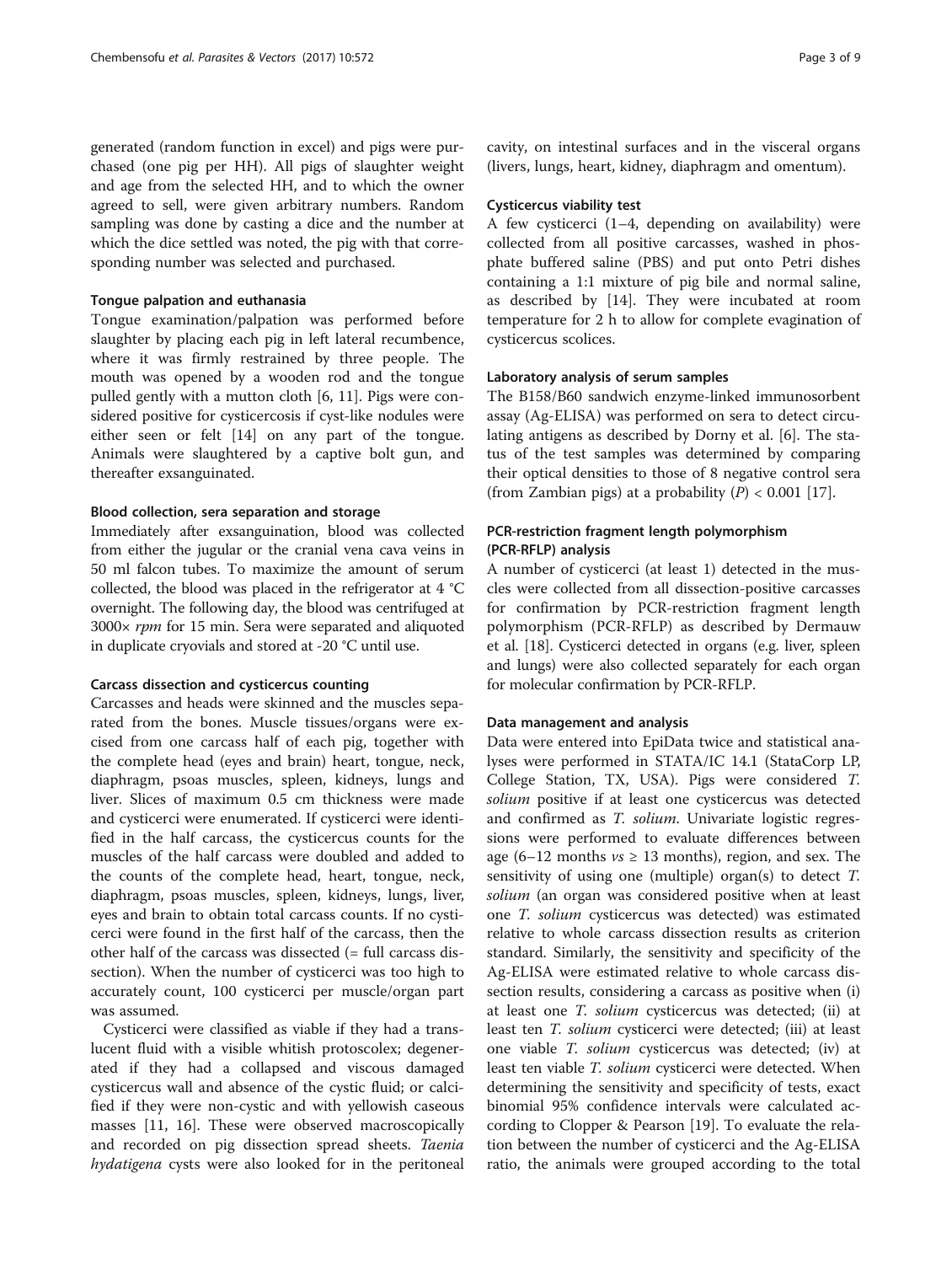number of cysticerci: group 0 (between 1 and 10 cysticerci); group 1 (between 11 and 99 cysticerci) and group 2 ( $\geq$  100 cysticerci). The Ag-ELISA ratios between each of the groups were compared using Wilcoxon rank-sum tests and the trend across the ordered groups was evaluated according to Cuzick [[20\]](#page-8-0). The same was done to evaluate the relation between the number of viable cysticerci and Ag-ELISA ratio.

## Results

# Overall dissection results

A total of 68 pigs were selected and purchased for dissections (Nyembe,  $n = 37$ ; Mtandaza,  $n = 31$ ). All pigs dissected were local breeds indigenous to the Eastern Province of Zambia.

Cysticerci were detected by dissection in a total of 38 carcasses (56%), of which 32 were detected during the dissection of the first half of the carcass. An additional six cases were detected only during the dissection of the second half of the remaining 36 carcasses (full carcass dissection). As such, half carcass dissection would have picked up 84% (95% CI: 69–94%) of the infected carcasses. Taenia solium cysticerci were found in 4/68 (6%) pigs by tongue palpation. Tongue palpation detected 4 out of the 38 (11%; 95% CI: 2.9–25%) dissection positives.

No significant difference was determined in infection status between male (66% infected, 21/32) and female pigs (49% infected, 17/35, the sex of one animal was not noted) (OR = 2.0; 95% CI: 0.7–5.4, P = 0.162). In Nyembe and Mtandaza, 46% and 68% of pigs were T. solium positive, respectively, though the difference between both areas was not significant ( $OR = 0.4$ ; 95% CI:  $0.1-1.1$ ,  $P = 0.074$ ).

In the two age group categories; 6–12 months of age and  $\geq$  13 months, the infection occurrences were determined at 59% (24/41) and 52% (14/27), respectively, no significant differences were observed (OR = 1.3; 95% CI:  $0.5-3.5$ ,  $P = 0.587$ ).

Taenia hydatigena cysticerci were identified in seven carcasses, representing 10% (7/68) of the total carcasses dissected, and all of these cysticerci were viable. Of the seven T. hydatigena positives, five carcasses were coinfected with T. hydatigena and T. solium. The other two carcasses (3%) had only T. hydatigena cysticerci. A total of 10 T. hydatigena cysticerci were observed in those seven carcasses.

#### Infection intensity

The number of cysticerci per carcass dissected ranged from 1 to > 10,000. A high proportion of infected carcasses (76%) had low to moderate infection levels (42% with  $\leq 10$  cysticerci and 34% with 11–50 cysticerci). High infection levels of > 100 cysticerci were observed in 21% of infected carcasses, of which one carcass had > 10,000 cysticerci (exact number of cysticerci was impossible to count) (Table 1). In one carcass, very small (2 mm) cysticerci were detected. The majority of these small cysticerci had intact walls, semitransparent membrane and transparent cysticercus fluids. Several of these small cysticerci from this pig were subjected to the viability test as well and all of them evaginated, thus demonstrating their viability. The viable cysticerci collected from the carcasses and subjected to viability tests also evaginated within two hours.

### Distribution and classification of T. solium cysticerci

In 24% of the infected carcasses only viable cysticerci were detected, in 11% only degenerated cysticerci and in 16% only calcified cysticerci. In 13 (34%) of the infected carcasses, cysticerci of various developmental stages were observed in the same carcass, and all three stages were present in seven carcasses.

The distribution and number of *T. solium* cysticerci in different locations are shown in Table [2.](#page-4-0) The carcass with more than 10,000 cysticerci has not been included in Table [2,](#page-4-0) as no exact counts were conducted. A total of 3382 cysticerci were detected in the different tissues and organs of the 37 T. solium infected carcasses. Of the 3382 cysticerci detected, 2925 (86.5%) were viable, 127 (3.8%) were degenerated and 330 (9.8%) were calcified. In 4 carcasses, cysticerci were localized only in one organ/tissue in each case (pig 29: liver; pig 31: heart; pig 33: hind leg; pig 39: tongue). The brain recorded the lowest number of cysticerci (107), however most of them were viable (102/107; 95.3%). The liver recorded the lowest percentage of viable cysticerci (110/151; 72.9%) and highest percentage of calcified cysticerci (34/151; 22.5%). The foreleg recorded the highest number of T. solium cysticerci (1003).

In this study, ten out of 38 infected carcasses had cysticerci in the liver (26%; 95% CI: 13–43%), one carcass had a cysticercus in the spleen (2.6%; 95% CI: 0.6–14%) and two carcasses had cysticerci in the lungs (5.3%; 95% CI: 0.6–18%).

In almost all the positive cases, T. solium cysticerci were detected in at least one or more predilection sites, except the one carcass that only had cysticerci in the liver. In carcasses infected with 1–10 cysticerci, most

Table 1 Taenia solium infection levels in infected carcasses

| No. of carcasses (%) |  |  |
|----------------------|--|--|
| 16 (42)              |  |  |
| 13 (34)              |  |  |
| 1(3)                 |  |  |
| 7(18)                |  |  |
| 1(3)                 |  |  |
| 38 (100)             |  |  |
|                      |  |  |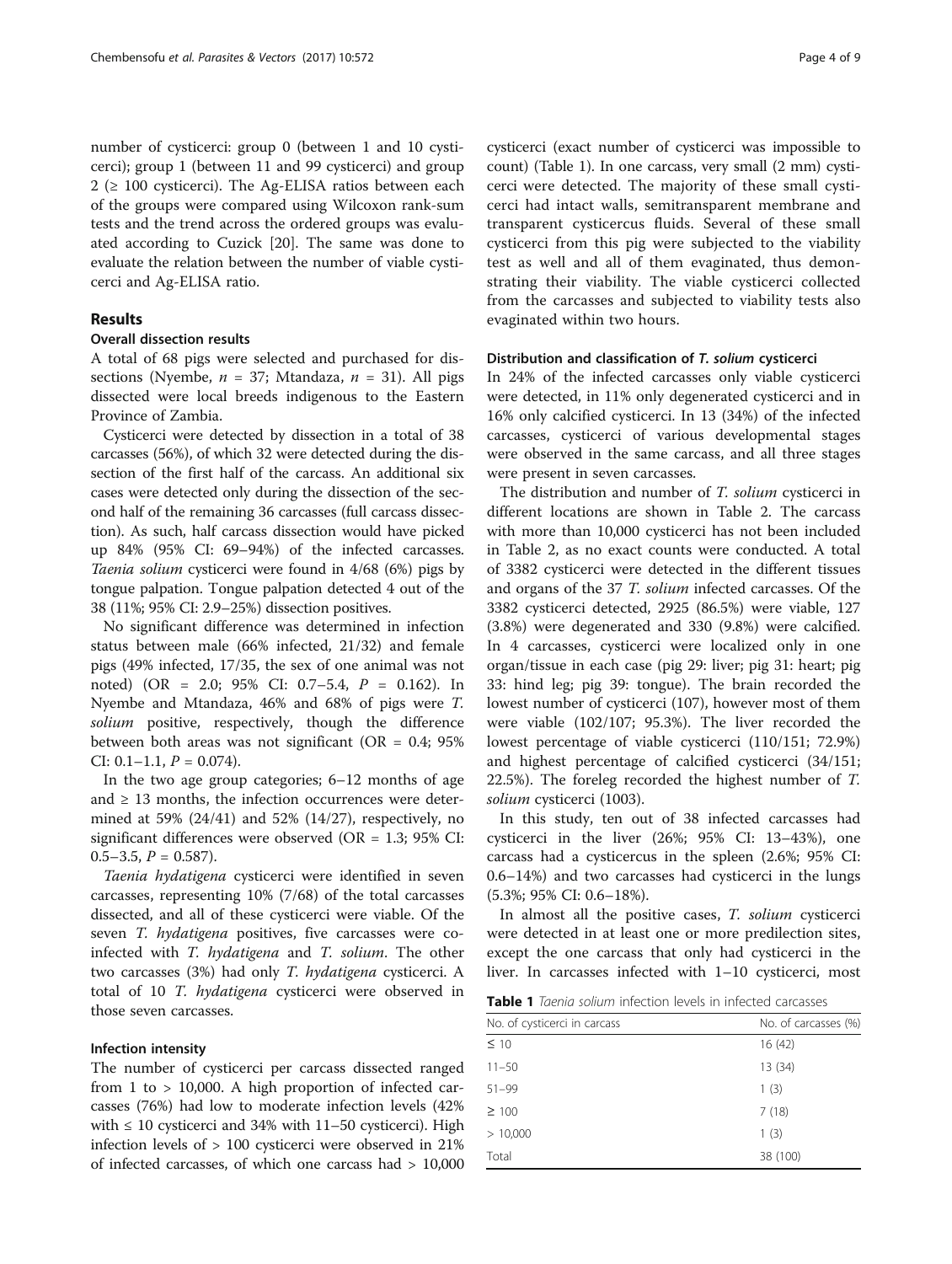<span id="page-4-0"></span>Table 2 Distribution and stage of the total number of Taenia solium cysticerci detected in the different muscles/organs in 37 infected carcasses

| Muscle/   | Cysticercus stage | Total         |           |                          |
|-----------|-------------------|---------------|-----------|--------------------------|
| organ     | Viable            | Degenerated   | Calcified | cysticerci/<br>organ (%) |
| Masseter  | 145               | $\mathcal{P}$ | 11        | 158 (4.7)                |
| Heart     | 132               | $\mathcal{P}$ | 11        | 145 (4.3)                |
| Tongue    | 153               | 1             | 18        | 172 (5.1)                |
| Psoas     | 177               | 3             | 17        | 197 (5.8)                |
| Diaphragm | 187               | 5             | 23        | 215(6.4)                 |
| Brain     | 102               | 0             | 5         | 107(3.2)                 |
| Foreleg   | 883               | 22            | 98        | 1003 (29.7)              |
| Hind leg  | 657               | 40            | 94        | 791 (23.4)               |
| Liver     | 110               | 7             | 34        | 151 (4.5)                |
| Other     | 379               | 45            | 19        | 443 (13.2)               |
| Total (%) | 2925 (86)         | 127 (4)       | 330 (10)  | 3382 (100)               |

Note: The carcass with more than 10,000 viable cysticerci is not included in the table

carcasses had cysticerci in the foreleg. For infected carcasses with 11–99 cysts, most carcasses had cysticerci in the hind and foreleg (Table 3).

When examining the effectiveness of dissection of different organ/tissue combinations ('selective dissection') instead of full carcasses for the detection of T. solium cysticercosis in pigs, the two equally optimal combinations were dissection of diaphragm, tongue and heart; and diaphragm, tongue and masseter. These combinations would each detect 27 of the 38 infected carcasses (71%; 95% CI: 54–85%) (Table [4](#page-5-0)). In infected carcasses with more than ten cysticerci, selectively dissecting only the diaphragm, tongue and masseters, or the combination diaphragm, heart and masseters, would have

detected 19 of the 22 infected carcasses (86%; 95% CI: 65–97%) (Table [5](#page-5-0)).

#### Ag-ELISA

Of the 68 dissected pigs, a total of 36/68 (53%) tested positive for T. solium cysticerci circulating antigens by Ag-ELISA. Of the four tongue positives, three tested positive on Ag-ELISA. Of the 38 T. solium dissection positive carcasses, 26 serum samples tested positive (68%; 95% CI: 51–82%). From the 30 T. solium dissection negative carcasses, Ag-ELISA returned ten positives, of which two were infected with T. hydatigena (based on dissection).

Considering the full carcass dissections as gold standard, the sensitivity and specificity of the Ag-ELISA for the detection of porcine cysticercosis (all cysticercus stages) were determined at 68% (95% CI: 51–82%) and 67% (95% CI: 47–83%), respectively. The sensitivity increased to 91% (95% CI: 71–99%) for carcasses with ten or more cysticerci. The Ag-ELISA was originally developed specifically to detect viable cysticerci as only these release antigens in the circulation [\[21](#page-8-0)]. If only viable cysticerci are considered, the sensitivity of the Ag-ELISA to detect carcasses with viable cysticerci (1 or more) was estimated at 91% (95% CI: 71–99%), and increased further to 100% (95% CI: 75–100%) for carcasses with at least 10 viable cysticerci (Table [6](#page-6-0)).

Figures [1](#page-6-0) and [2](#page-7-0) present the Ag-ELISA ratios (OD/cutoff) in relation to the infection levels detected in the carcasses. In T. solium dissection positive carcasses, the Ag-ELISA ratios were higher in pigs with  $\geq 100$  cysticerci ( $n = 8$ ) than in pigs with 11–99 cysticerci ( $n = 14$ ;  $Z = 2.525$ ,  $P = 0.012$ ), and the latter group had higher ratios compared to pigs that had  $\leq 10$  cysticerci (*n* = 16;  $Z = 3.016$ ,  $P = 0.003$ ). Similarly, pigs with ≥100 viable cysticerci ( $n = 7$ ) had higher ratios than pigs with 11–99

| Muscle/organ         | Infection level (total number of T. solium cysticerci/carcass) |                                  |                                        |                |
|----------------------|----------------------------------------------------------------|----------------------------------|----------------------------------------|----------------|
|                      | 1-10 cysticerci<br>$(n = 16)^a$                                | 11-99 cysticerci<br>$(n = 14)^a$ | $\geq$ 100 cysticerci<br>$(n = 8)^{a}$ | $(n = 38)^{a}$ |
| Masseter             |                                                                |                                  |                                        | 13             |
| Heart                |                                                                |                                  | 8                                      | 14             |
| Tongue               |                                                                | 6                                |                                        | 17             |
| Psoas                | $\Omega$                                                       |                                  | 8                                      | 10             |
| Diaphragm            |                                                                |                                  |                                        |                |
| <b>Brain</b>         |                                                                |                                  | h                                      |                |
| Foreleg              | 8                                                              |                                  |                                        | 27             |
| Hind leg             |                                                                |                                  | 8                                      | 24             |
| Liver                |                                                                |                                  |                                        | 10             |
| Other organs/tissues |                                                                | 9                                | 8                                      | 22             |

Table 3 Number of carcasses with Taenia solium cysticerci in the specified muscle/organ of infected carcasses according to the overall infection level of the pig

<sup>a</sup>n number of carcasses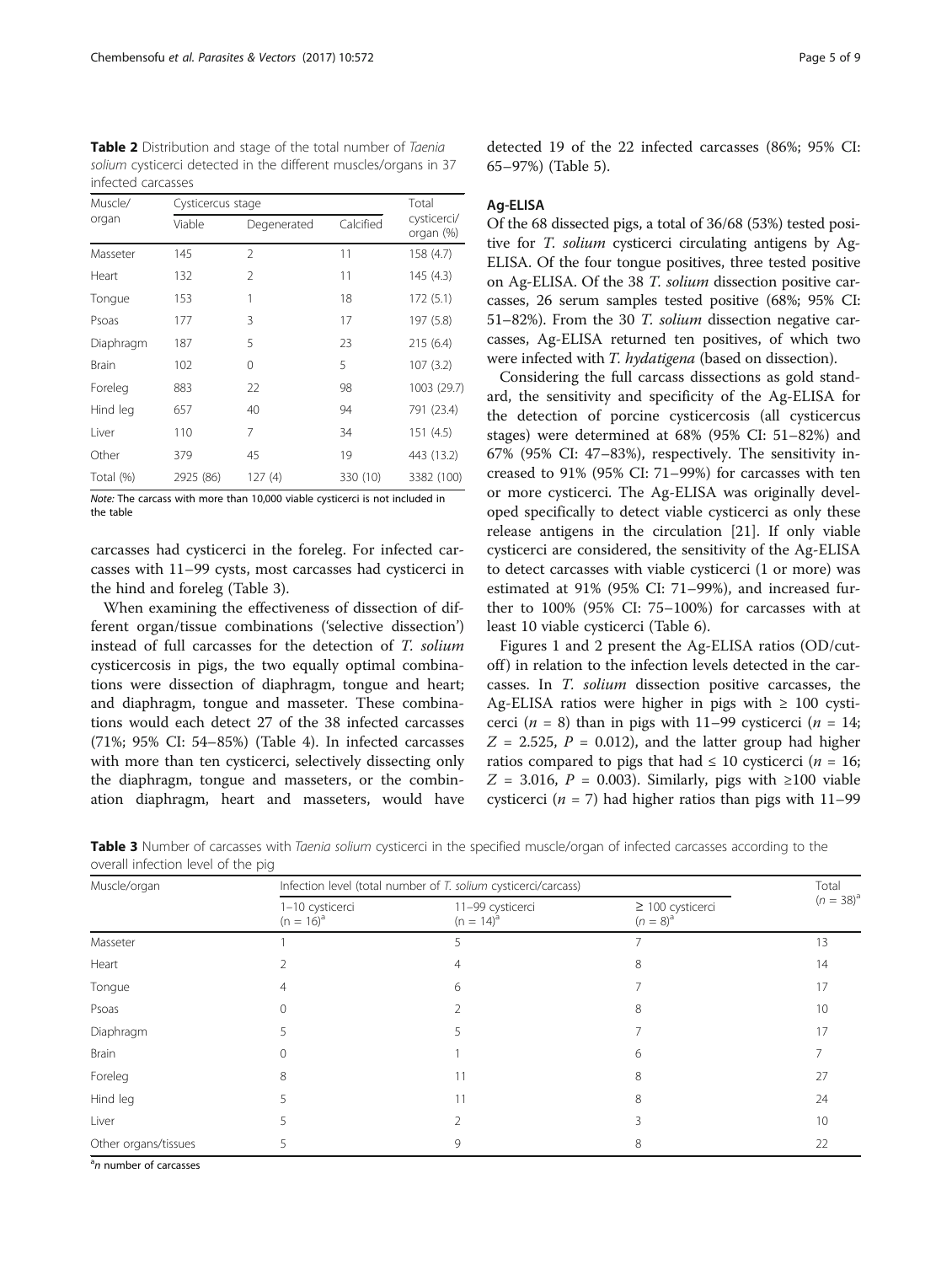<span id="page-5-0"></span>Table 4 Number of infected carcasses identified by 'selective dissection' of different organ/tissue combinations for the detection of T. solium cysticercosis in 38 confirmed infected pig carcasses

|                        | Heart | Tongue | Diaphragm | Masseter | Psoas |
|------------------------|-------|--------|-----------|----------|-------|
| Heart                  | 14    |        |           |          |       |
| Tongue                 | 21    | 17     |           |          |       |
| Diaphragm              | 22    | 25     | 17        |          |       |
| Masseter               | 19    | 21     | 21        | 13       |       |
| Psoas                  | 16    | 19     | 19        | 16       | 10    |
| Heart and tongue       | na    | na     | 27        | 25       | 22    |
| Heart and diaphragm    | na    | 27     | na        | 25       | 23    |
| Heart and masseter     | na    | 25     | 25        | na       | 21    |
| Heart and psoas        | na    | 22     | 23        | 21       | na    |
| Tonque and diaphragm   | 27    | na     | na        | 27       | 25    |
| Tonque and masseter    | 25    | na     | 27        | na       | 23    |
| Tonque and psoas       | 22    | na     | 25        | 23       | na    |
| Diaphragm and masseter | 25    | 27     | na        | na       | 22    |
| Diaphragm and psoas    | 23    | 25     | na        | 22       | na    |
| Masseter and psoas     | 21    | 23     | 22        | na       | na    |

Abbreviation: na not applicable

viable cysticerci ( $n = 6$ ;  $Z = 2.143$ ,  $P = 0.032$ ), which had higher Ag-ELISA ratios than pigs with  $\leq 10$  viable cysticerci ( $n = 9$ ;  $Z = 2.121$ ,  $P = 0.034$ ). An overall significant increasing trend was found across the groups for both total and viable cysticerci  $(Z = 4.30$  and  $Z = 3.72$ ,  $P < 0.001$ ). Ratios from the ten non-infected carcasses

Table 5 Number of infected carcasses identified by 'selective dissection' of different organ/tissue combinations for the detection of T. solium cysticercosis in 22 confirmed infected pig carcasses with more than ten cysts

|                        | Heart | Tongue | Diaphragm | Masseter | Psoas |
|------------------------|-------|--------|-----------|----------|-------|
| Heart                  | 12    |        |           |          |       |
| Tongue                 | 15    | 13     |           |          |       |
| Diaphragm              | 16    | 17     | 12        |          |       |
| Masseter               | 16    | 16     | 16        | 12       |       |
| Psoas                  | 14    | 15     | 14        | 15       | 10    |
| Heart and tongue       | na    | na     | 18        | 18       | 16    |
| Heart and diaphragm    | na    | 18     | na        | 19       | 17    |
| Heart and masseter     | na    | 18     | 19        | na       | 18    |
| Heart and psoas        | na    | 16     | 17        | 18       | na    |
| Tonque and diaphragm   | 18    | na     | na        | 19       | 17    |
| Tonque and masseter    | 18    | na     | 19        | na       | 18    |
| Tonque and psoas       | 16    | na     | 17        | 18       | na    |
| Diaphragm and masseter | 19    | 19     | na        | na       | 17    |
| Diaphragm and psoas    | 17    | 17     | na        | 17       | na    |
| Masseter and psoas     | 18    | 18     | 17        | na       | na    |

Abbreviation: na not applicable

that tested positive by Ag-ELISA were generally low  $(1.10-3.98)$ , except for two carcasses in which T. hydatigena cyst(s) were detected (ratio 27.02 and 40.19). T. hydatigena cyst(s) were detected in seven of the 68 dissected carcasses, of which six tested positive on Ag-ELISA (ratios ranging between 2.64–43.13) and one tested negative (ratio 0.79).

#### Molecular identification of cysticerci (PCR-RFLP)

For all cysticerci morphologically identified as T. solium, one cysticerc collected from the muscles of each carcass (38) and at least one cysticerc collected from each organ per carcass (liver: 10; spleen: 1; lungs: 2) was analysed. All the analysed cysticerci from the 38 T. solium dissection-positive carcasses (muscle tissues and other organs, including the very small cysts) were confirmed by PCR-RFLP as T. solium. All T. hydatigena cysts identified morphologically at dissection were confirmed by PCR-RFLP as T. hydatigena.

## **Discussion**

This study recorded a high prevalence (56%) of porcine cysticercosis in the pigs studied in the Eastern Province of Zambia, based on half and full carcass dissections of randomly selected pigs of slaughter age. This figure is in the same magnitude as the earlier 64% prevalence estimation of porcine cysticercosis in Zambia based on a Bayesian analysis of serological, tongue palpation and routine meat inspection results [\[6](#page-8-0), [11](#page-8-0)].

The fact that 56% of the slaughter-aged pigs studied were infected with this zoonotic parasite despite the intervention methods employed by various stakeholders (e.g. measures to improve sanitation) is worrying for public health. This is of additional concern given that more than half of the infected carcasses (58%) had viable cysticerci. The cysticerci present in the meat of the randomly selected pigs of slaughter age in this study would have potentially entered the food chain, with 87% of the cysticerci viable (infectious). In studies in Cameroon and Peru, 19.6 and 16.8% of the carcasses were infected based on (half) carcass dissection, respectively. Infection levels differ between these countries with 20% of the infected pigs in Cameroon having less than 50 cysticerci, while this was 50% in Peru [\[22\]](#page-8-0). In our study, most carcasses (76%) had 1–50 cysticerci.

Tongue palpation detected 4 of the 38 (11%) dissection positives, confirming its low sensitivity for detecting porcine cysticercosis [\[6\]](#page-8-0). Indeed, in a previous study conducted in Zambia, tongue palpation detected 7.7% of infected pigs, while meat inspection detected 18.5% of infected pigs (infection status determined by carcass dissections) [[11](#page-8-0)]. Half carcass dissection, often used as a substitute for full carcass dissection, would have detected 84% of the infected carcasses in our study,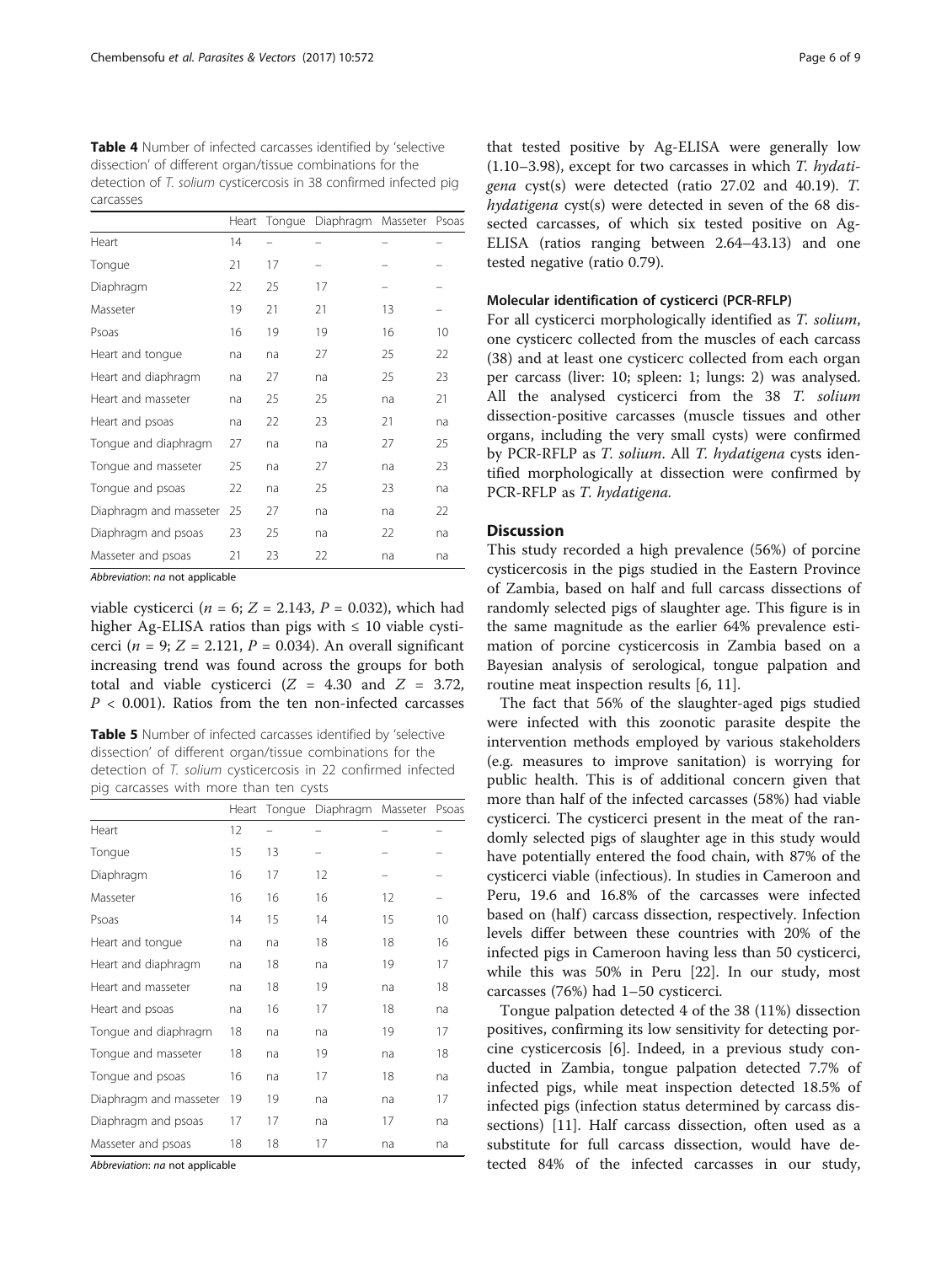| Ag-ELISA-positive | Ag-ELISA-negative | Sensitivity (95% CI) |
|-------------------|-------------------|----------------------|
| 26                |                   | $68(51-83)$          |
| 20                |                   | $91(71-99)$          |
| 20                |                   | $91(71-99)$          |
|                   |                   | $100(75 - 100)$      |
|                   |                   |                      |

<span id="page-6-0"></span>Table 6 Test performances of the Ag-ELISA according to the infection level and cyst stage in 38 confirmed infected pigs of slaughter age

representing a certain loss in sensitivity (Se), while the workload still remains substantial. An alternative described by Lightowlers et al. [[22\]](#page-8-0) suggested dissecting only the tongue, heart and masticatory muscles, which, in their study including animals from Cameroon and Peru, led to a detection of 81% of the infected animals. In our study, dissection of these organs would have led to the detection of 66% of infected carcasses only, suggesting that the effectiveness of this approach might vary, and is likely dependent on infection intensity. Also, in the study of Lightowlers et al. [\[22\]](#page-8-0), carcasses from animals from Cameroon were only half dissected, which, according to our results can lead to a non-detection of 16% of cases, and as such affect the 'gold standard'. Including the diaphragm, tongue and masseter led to a detection of 71% of cases in our study, increasing to 86% in carcasses infected with ten or more cysticerci. Of course, choice of organs/muscle groups that can be dissected will be influenced by other aspects such as size and price of the organ, ease of slicing and recognising the cysticerci, consumers' preferences amongst others. Whether a sensitivity of 71% for this 'selective dissection'

is sufficient and a better option than the use of serological tools is debatable, and largely dependent on the aim of detection.

A similar sensitivity was observed for the Ag-ELISA, a much more user friendly and cheaper technique, which can be applied ante mortem and will as such not impact ongoing interventions. The main drawback is its low specificity (67%), though this can be resolved by (selective) dissections of the positives. The latter should be completed by a thorough investigation for presence of T. hydatigena cysts. When the aim is to reduce the risk for public health, that is removal of infectious (viable) cysticerci from the food chain, the use of the Ag-ELISA would be more effective with sensitivities of 91% for carcasses with 1 or more viable cysticerci, and 100% for carcasses with more than 10 cysticerci. Lack of sensitivity and specificity has been described for antibody detecting serological tools as well [\[13\]](#page-8-0). The routinely used EITB for detection of human (neuro)cysticercosis, fails to deliver the same performance in pigs, where sensitivities and specificities have been re-assessed at 89% and 43%; respectively [\[12\]](#page-8-0). In a recent initiative, the Target



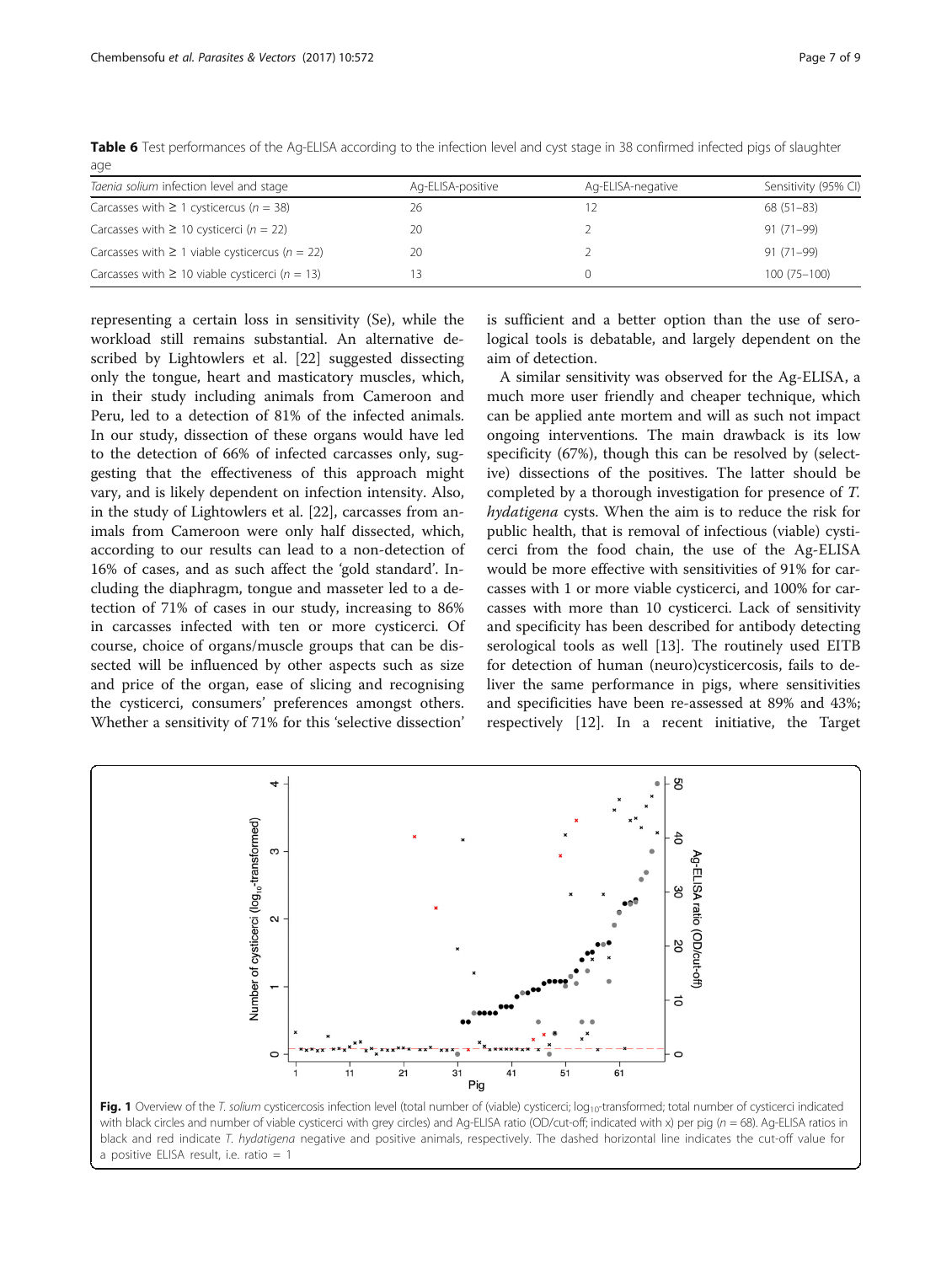<span id="page-7-0"></span>

Product Profile (TPP) for the detection of porcine cysticercosis had been initiated at a WHO stakeholder meeting, and was further finalised after consultation with 53 stakeholders [\[23](#page-8-0)]. The TPP indicates the need for a test that at least detects specifically T. solium porcine cysticercosis, only viable cysts and preferable in blood spots collected on filter paper. The minimal clinical sensitivity demands were set at 50% for less than 50 viable cysts and 80% for more than 50 viable cysts. The minimal clinical specificity was set at 95%. An additional remark was the need for validation in endemic areas to assess crossreactions. Indeed, besides the known fact that the Ag-ELISA used in this study cross-reacts with T. hydatigena, false positive results due to exposure to other Taenia spp. were hypothesized [\[24\]](#page-8-0). However, in a recent study where piglets were orally infected with Taenia saginata eggs, no specific antibodies (as measured by a commercial western blot) or specific circulating antigens (measured with the B158/B60 Ag-ELISA) could be detected [[25](#page-8-0)], challenging that hypothesis.

An important finding from our study is the presence of T. solium cysticerci in the liver, spleen and lungs, locations that are not routinely included in full carcass dissections. Also, very small (viable) T. solium cysticerci were observed in organs and muscles, which could easily be missed, even when slices of 3 mm are performed. These findings question the true value of full carcass dissection (with the recommended 5 mm slices) as a gold standard used for the evaluation of interventions and diagnostic tools. Indeed, in our study, this factor may have led to an underestimation of the true specificity of the Ag-ELISA.

The observation of mainly viable cysticerci in the livers of 26% of the infected carcasses may have important

consequences, as in certain cultures, the liver is eaten raw or insufficiently cooked. This finding should be considered in evaluations of control programmes, and also in public health messaging.

## Conclusions

In conclusion, our findings indicate a very high occurrence of porcine cysticercosis in the study area. Full carcass dissection is still recognized as the most sensitive diagnostic tool for the detection of porcine cysticercosis, however dissection of the liver, spleen, kidneys and lungs should be included, and results should be interpreted carefully as small cysticerci can easily be overlooked, leading to false negative results. As an alternative, 'selective dissections' of tongue, diaphragm and masseter or heart muscles could be envisaged, although this does not necessarily lead to better sensitivities than circulating antigen detection. The latter's main drawback is its lack of specificity. The most optimal and most efficient approach will depend on the aims of the diagnosis and might include a combination of both serology and selective dissection of the serologypositives. Other alternatives, such as ultrasound [[26](#page-8-0)], should be further investigated.

#### Abbreviations

Ag-ELISA: Antigen detecting enzyme linked immunosorbent assay; CI: Confidence interval; EITB: Enzyme-linked immunoelectrotransfer blot; HH: Household; Na: Not applicable; OD: Optical density; OR: Odds ratio; PCR-RFLP: PCR-restriction fragment length polymorphism; Se: Sensitivity; Sp: Specificity

#### Acknowledgements

We thank the Ministry of Livestock and Fisheries for the permits to work on animals and for rendering technical support. We thank Mambwe M. Mambo R. Mwango, J. Ndhlovu, J. Kamanga for their technical support, Nyembe and Mtandaza Local communities for their cooperation.

#### Funding

The study received financial support from the Institute of Tropical Medicine, Antwerp via the Flemish Ministry of Research. Funding for the PhD study was provided by the Ross University School of Veterinary Medicine. Support was also obtained from the Belgian Cooperation in the framework of the Institutional collaboration between the Institute of Tropical Medicine in Antwerp, Belgium, and the University of Pretoria, Pretoria, South Africa. This publication is also based on research funded in part by the Bill & Melinda Gates Foundation and with UK aid from the UK Government through GALVmed. The findings and conclusions contained within are those of the authors and do not necessarily reflect positions or policies of the Bill & Melinda Gates Foundation nor the UK Government.

#### Availability of data and materials

The data supporting the conclusions of this article are included within the article. Raw datasets used and/or analysed during the current study are available from the corresponding author on reasonable request.

#### Authors' contributions

KEM, IKP, AC, ALW, BD, NS, DB, PD and SG have made substantial contributions to conception and design. CM, KEM, MM, GZ, AVH, AC, PD and SG have made substantial contributions to the acquisition of data. CM, KEM, IVD, BD, NS, DB, PD and SG have made substantial contributions to the analysis and interpretation of data. CM, KEM, IVD and SG have been involved in drafting the manuscript. All authors have been involved in the critical revision of the manuscript for important intellectual content. All authors have participated sufficiently in the work to take public responsibility for